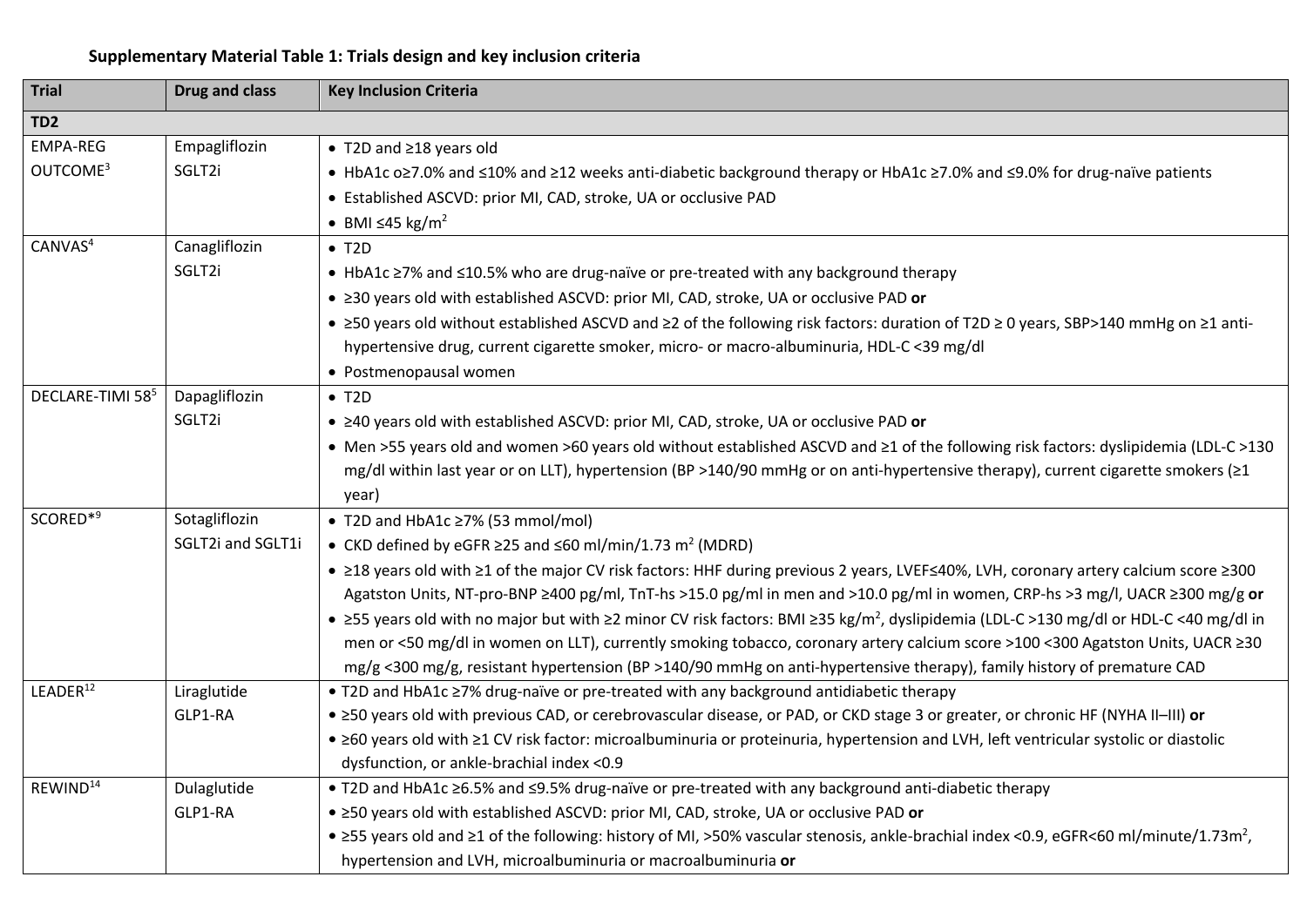|                         |                 | • ≥60 years old and ≥2 CV risk factors as follows: current tobacco use, LDL-C ≥130 mg/dl, HDL-C <40 mg/dl in men and <50 mg/dl in        |
|-------------------------|-----------------|------------------------------------------------------------------------------------------------------------------------------------------|
|                         |                 | women or triglycerides ≥200 mg/dl, hypertension on ≥1 anti-hypertensive drug or untreated BP ≥140/95 mmHg, waist-to-hip ratio >1.0       |
|                         |                 | for men and >0.8 for women                                                                                                               |
|                         |                 | • BMI $\geq$ 23 kg/m <sup>2</sup>                                                                                                        |
| SUSTAIN-615             | Semaglutide     | • T2D and HbA1c ≥7% drug-naïve or pre-treated with any background antidiabetic therapy                                                   |
|                         | GLP1-RA         | • ≥50 years old with previous CV disease, or cerebrovascular disease, or PAD, or CKD stage 3 or greater, or chronic HF (NYHA II-III) or  |
|                         |                 | • ≥60 years old with ≥1 CV risk factor: microalbuminuria or proteinuria, hypertension and LVH, left ventricular systolic or diastolic    |
|                         |                 | dysfunction, or ankle-brachial index <0.9                                                                                                |
| <b>PREVENTION</b>       |                 |                                                                                                                                          |
| FOURIER <sup>18</sup>   | Evolocumab      | $\bullet$ ≥40 ≤85 years old                                                                                                              |
|                         | PCSK9i          | · History of ASCVD: prior MI, non-haemorrhagic stroke, PAD                                                                               |
|                         |                 | • ≥1 major risk factor as follows: type 1 or 2 diabetes, ≥65 years old, MI or stroke within 6 months, ≥1 previous MI or stroke excluding |
|                         |                 | qualifying event, current daily cigarette smoking, symptomatic PAD if eligible by MI or stroke or                                        |
|                         |                 | • ≥2 minor risk factors as follows: non-MI-related coronary revascularisation, residual CAD (stenosis ≥40% in ≥2 large arteries), HDL-C  |
|                         |                 | <40 mg/dl in men and <50 mg/dl in women, CRP-hs >2.0 mg/l, LDL-C ≥ 130 mg/dl or non-HDL-C≥ 160 mg/dl, metabolic syndrome                 |
|                         |                 | • LDL-C ≥70 mg/dL or non-HDL-C ≥100 mg/dl after ≥2 weeks of stable maximum-tolerated LLT                                                 |
|                         |                 | ● Triglycerides ≤400 mg/dl                                                                                                               |
|                         |                 | • eGFR $\geq$ 30 ml/min/1.73 m <sup>2</sup>                                                                                              |
| ODYSSEY-                | Alirocumab      | $\bullet$ $\geq$ 40 years old                                                                                                            |
| OUTCOME <sup>19</sup>   | PCSK9i          | • Hospitalisation for ACS within 16 weeks                                                                                                |
|                         |                 | • LDL-C ≥70 mg/dl, or non-HDL-C ≥100 mg/l or apolipoprotein B ≥80 mg/dl after ≥2 weeks stable maximum tolerated LLT                      |
|                         |                 | • Triglyceride ≤400 mg/dl                                                                                                                |
| ORION 10 and            | Inclisiran      | $\bullet$ ≥18 years old                                                                                                                  |
| $11^{22}$               |                 | • History ASCVD or ASCVD-risk equivalents (symptomatic atherosclerosis, T2D, familial hypercholesterolaemia, 10-year risk of a CV event  |
|                         |                 | by Framingham Risk Score or equivalent with target LDL-C < 100 mg/dl)                                                                    |
|                         |                 | • LDL-C ≥70 mg/dl and ASCVD or ≥100 mg/dl for ASCVD-risk equivalent group after ≥30 days of stable maximum-tolerated LLT                 |
|                         |                 | · Triglycerides <400 mg/dl                                                                                                               |
|                         |                 | • eGFR $\geq$ 30 ml/min/1.73 m <sup>2</sup>                                                                                              |
| REDUCE-IT <sup>23</sup> | Icosapent ethyl | • ≥45 years old and established ASCVD: prior MI, CAD, stroke, hospitalised for NSTEMI or PAD or carotid artery disease or                |
|                         |                 | • ≥50 years old with diabetes and ≥1 of the following: men ≥55 years old and women ≥65 years old, current cigarette smoker (or           |
|                         |                 | previous smoking within 3 months), resistant hypertension on anti-hypertensive medication, HDL-C ≤40 mg/dl for men or ≤50 mg/dl          |
|                         |                 | for women, CRP-hs >3.0 mg/l, CKD>30 and <60 ml/min, retinopathy, micro- or macroalbuminuria, ankle-brachial index <0.9.                  |
|                         |                 | • Triglycerides ≥150 ≤499 mg/Dl and LDL-C >40 ≤100 mg/dl after ≥ 4 weeks of stable maximum-tolerated LLT                                 |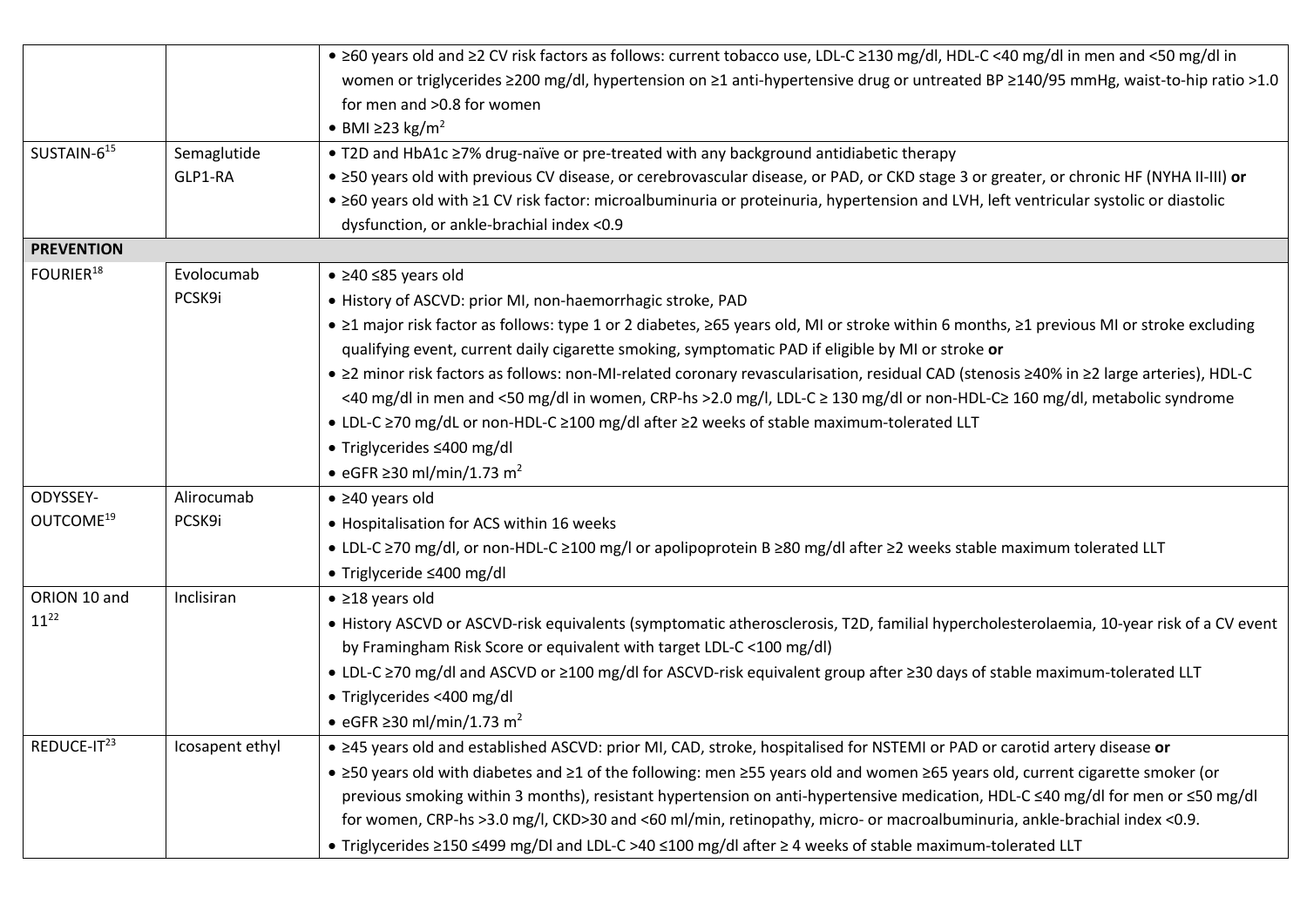| <b>CLEAR</b>           | Bempedoic acid | $\bullet$ ≥18 years old                                                                                                                          |
|------------------------|----------------|--------------------------------------------------------------------------------------------------------------------------------------------------|
| HARMONY <sup>26</sup>  |                | • Established ASCD: prior MI, CAD, stroke, UA or occlusive PAD and/or                                                                            |
|                        |                | · Heterozygous familial hypercholesterolaemia                                                                                                    |
|                        |                | • LDL-C ≥70 mg/dl therapies after ≥4 weeks of stable maximum-tolerated LLT                                                                       |
| <b>CHRONIC HFrEF</b>   |                |                                                                                                                                                  |
| PARADIGM-HF37          | Sacubitril/    | $\bullet$ ≥18 years old                                                                                                                          |
|                        | Valsartan      | • With or without T2D                                                                                                                            |
|                        | <b>ARNI</b>    | • NYHA II-IV for 6 months                                                                                                                        |
|                        |                | • LVEF <35% (<40% in the original protocol) within last 6 months                                                                                 |
|                        |                | • BNP ≥150 or NT-pro-BNP ≥600 pg/ml or ≥100 or ≥400 pg/ml if HHF within the last 12 months                                                       |
|                        |                | • Optimized and stable (≥4 weeks) background SoC HFrEF treatment                                                                                 |
| DAPA-HF38              | Dapagliflozin  | $\bullet$ ≥18 years old                                                                                                                          |
|                        | SGLT2i         | • With or without T2D                                                                                                                            |
|                        |                | • NYHA II-IV for $\geq 2$ months                                                                                                                 |
|                        |                | • LVEF ≤40% within last 12 months                                                                                                                |
|                        |                | • NT-pro-BNP $\geq$ 600 pg/ml in sinus rhythm (or $\geq$ 400 pg/ml if HHF within 12 months or $\geq$ 900 pg/ml if AF)                            |
|                        |                | • eGFR $\geq$ 30 ml/min/1.73 m <sup>2</sup>                                                                                                      |
|                        |                | • Optimised and stable (≥4 weeks) background SoC HFrEF treatment                                                                                 |
| <b>EMPEROR-</b>        | Empagliflozin  | $\bullet$ 218 years old                                                                                                                          |
| REDUCED <sup>41</sup>  | SGLT2i         | • With or without T2D                                                                                                                            |
|                        |                | • NYHA II-IV for $\geq$ 3 months                                                                                                                 |
|                        |                | • LVEF ≤40% within last 12 months                                                                                                                |
|                        |                | • NT-pro-BNP 3 different thresholds for 3 cut-offs of LVEF (higher in AF) without HHF, $\geq$ 600 pg/ml if HHF ( $\geq$ 1,200 pg/ml if also AF). |
|                        |                | • eGFR $\geq$ 20 ml/min/1.73 m <sup>2</sup>                                                                                                      |
|                        |                | • Optimised and stable (≥4 weeks) background SoC HFrEF treatment                                                                                 |
| VICTORIA <sup>70</sup> | Vericiguat     | $\bullet$ 218 years old                                                                                                                          |
|                        |                | • With or without T2D                                                                                                                            |
|                        |                | • Chronic HF, NYHA II-IV before HF decompensation                                                                                                |
|                        |                | • LVEF <45% within last 12 months                                                                                                                |
|                        |                | • BNP ≥300 pg/ml or NT-pro-BNP ≥1.000 pg/ml in sinus rhythm (BNP ≥500 pg/ml or NT-pro-BNP ≥1,600 pg/ml if AF)                                    |
|                        |                | • Prior and recent HHF within 6 months or outpatient IV diuretic therapy for HF within 3 months before randomisation                             |
|                        |                | • Clinically stable (SBP ≥100 mmHg and no IV diuretics for 24h, no nitrates, no inotropes)                                                       |
|                        |                | • eGFR > 15 ml/min/1.73m <sup>2</sup>                                                                                                            |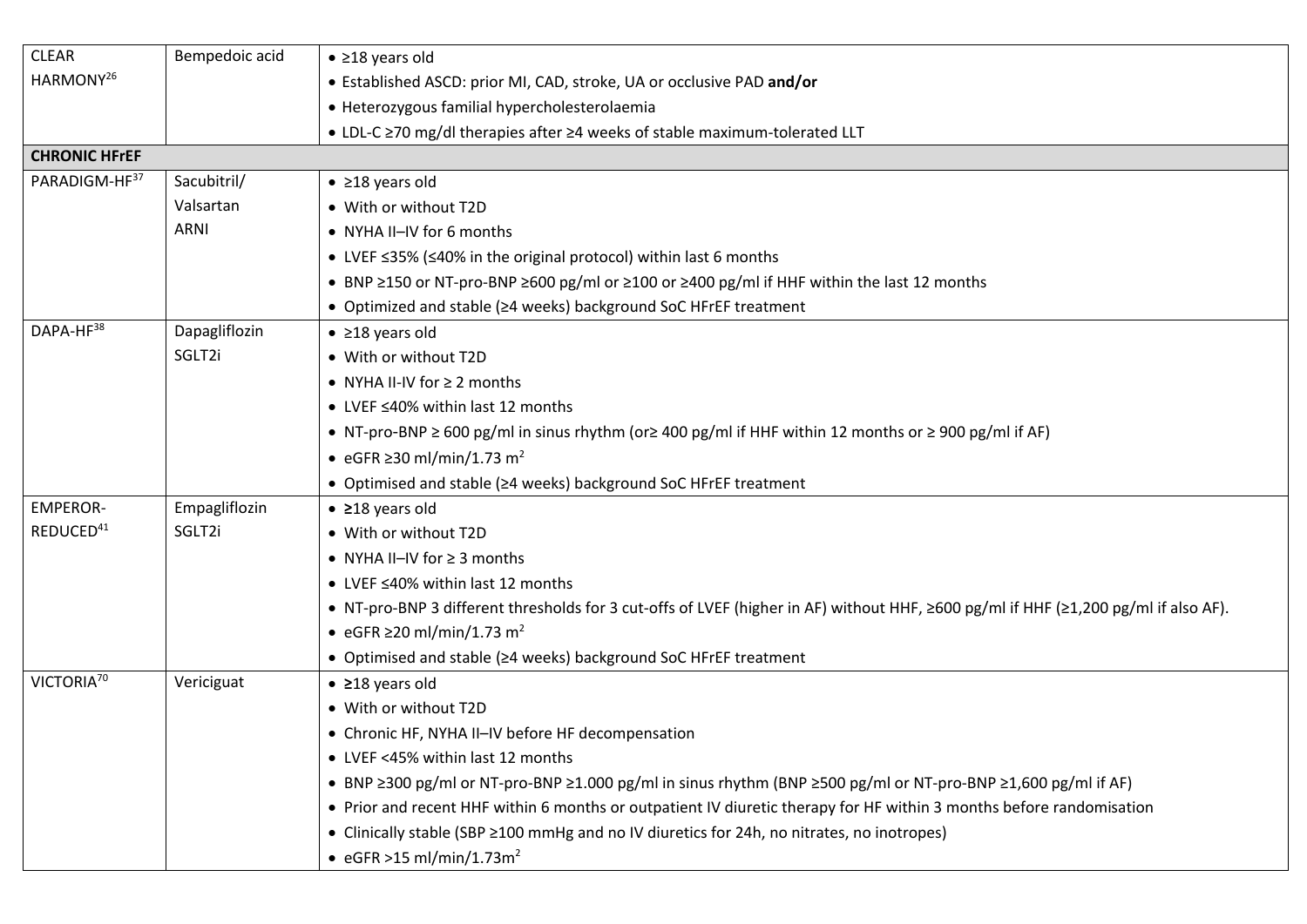|                                 |                   | • OMT and stable (≥4 weeks) background SoC HFrEF treatment                                                                             |  |  |
|---------------------------------|-------------------|----------------------------------------------------------------------------------------------------------------------------------------|--|--|
| GALACTIC-HF <sup>76</sup>       | Omecamtiv         | $\bullet$ ≥18 years ≤85 years old                                                                                                      |  |  |
|                                 | Mecarbil          | • With or without T2D                                                                                                                  |  |  |
|                                 |                   | ● Chronic HF, NYHA II-IV for ≥4 weeks                                                                                                  |  |  |
|                                 |                   | • A previous HHF or access to ED for HF within 12 months, or AHF (currently hospitalised for HF)                                       |  |  |
|                                 |                   | • LVEF <35% within last 12 months                                                                                                      |  |  |
|                                 |                   | • Clinically stable (no mechanical support or inotropes or IV drugs in the previous 12h, no mechanical ventilation)                    |  |  |
|                                 |                   | • BNP ≥125 pg/ml or NT-pro-BNP ≥400 pg/ml in sinus rhythm (≥375 pg/ml or ≥1200 pg/ml respectively if AF)                               |  |  |
|                                 |                   | • eGFR $\geq$ 20 ml/min/1.73m <sup>2</sup>                                                                                             |  |  |
|                                 |                   | • Optimised and stable (≥4 weeks) background SoC HFrEF treatment                                                                       |  |  |
| <b>CHRONIC HFmrEF and HFpEF</b> |                   |                                                                                                                                        |  |  |
| PARAGON-HF63                    | Sacubitril/       | $\bullet$ ≥50 years old                                                                                                                |  |  |
|                                 | Valsartan         | • LVEF ≥45% by echocardiography within 6 months                                                                                        |  |  |
|                                 | <b>ARNI</b>       | • Current NYHA II-IV and need of diuretics for ≥30 days                                                                                |  |  |
|                                 |                   | • Structural heart disease evidenced ≥1 of the following at echocardiography: left atrium enlargement, LVH                             |  |  |
|                                 |                   | • HHF within 9 months and/or                                                                                                           |  |  |
|                                 |                   | • NT-pro-BNP > 300 pg/ml in sinus rhythm (> 900 pg/ml if AF)                                                                           |  |  |
|                                 |                   | • eGFR $\geq$ 30 ml/min/1.73 m <sup>2</sup>                                                                                            |  |  |
| <b>EMPEROR-</b>                 | Empagliflozin     | $\bullet$ ≥18 years old                                                                                                                |  |  |
| PRESERVED <sup>50</sup>         | SGLT2i            | • With or without T2D                                                                                                                  |  |  |
|                                 |                   | ● NYHA II-IV for ≥3 months                                                                                                             |  |  |
|                                 |                   | ● LVEF >40% before enrolment (no prior LVEF ≤40%)                                                                                      |  |  |
|                                 |                   | • NT-pro-BNP > 300 pg/ml in sinus rhythm (> 900 pg/ml if AF)                                                                           |  |  |
|                                 |                   | • Structural heart disease within 6 months (increase in left atrial size or left ventricular mass) on echocardiography or previous HHF |  |  |
|                                 |                   | within 12 months                                                                                                                       |  |  |
|                                 |                   | • eGFR $\geq$ 20 ml/min/1.73 m <sup>2</sup>                                                                                            |  |  |
|                                 |                   | • On stable dose of oral diuretics for 1week prior to randomisation                                                                    |  |  |
|                                 |                   | <b>ACUTE HF</b>                                                                                                                        |  |  |
| SOLOIST-WHF44                   | Sotaglifozin      | • Currently hospitalised for AHF or urgent HF visit to ED, HF unit, or infusion center for WHF associated with intravascular volume    |  |  |
|                                 | SGLT2i and SGLT1i | overload                                                                                                                               |  |  |
|                                 |                   | • On treatment with intravenous diuretics                                                                                              |  |  |
|                                 |                   | $\bullet$ T <sub>2</sub> D                                                                                                             |  |  |